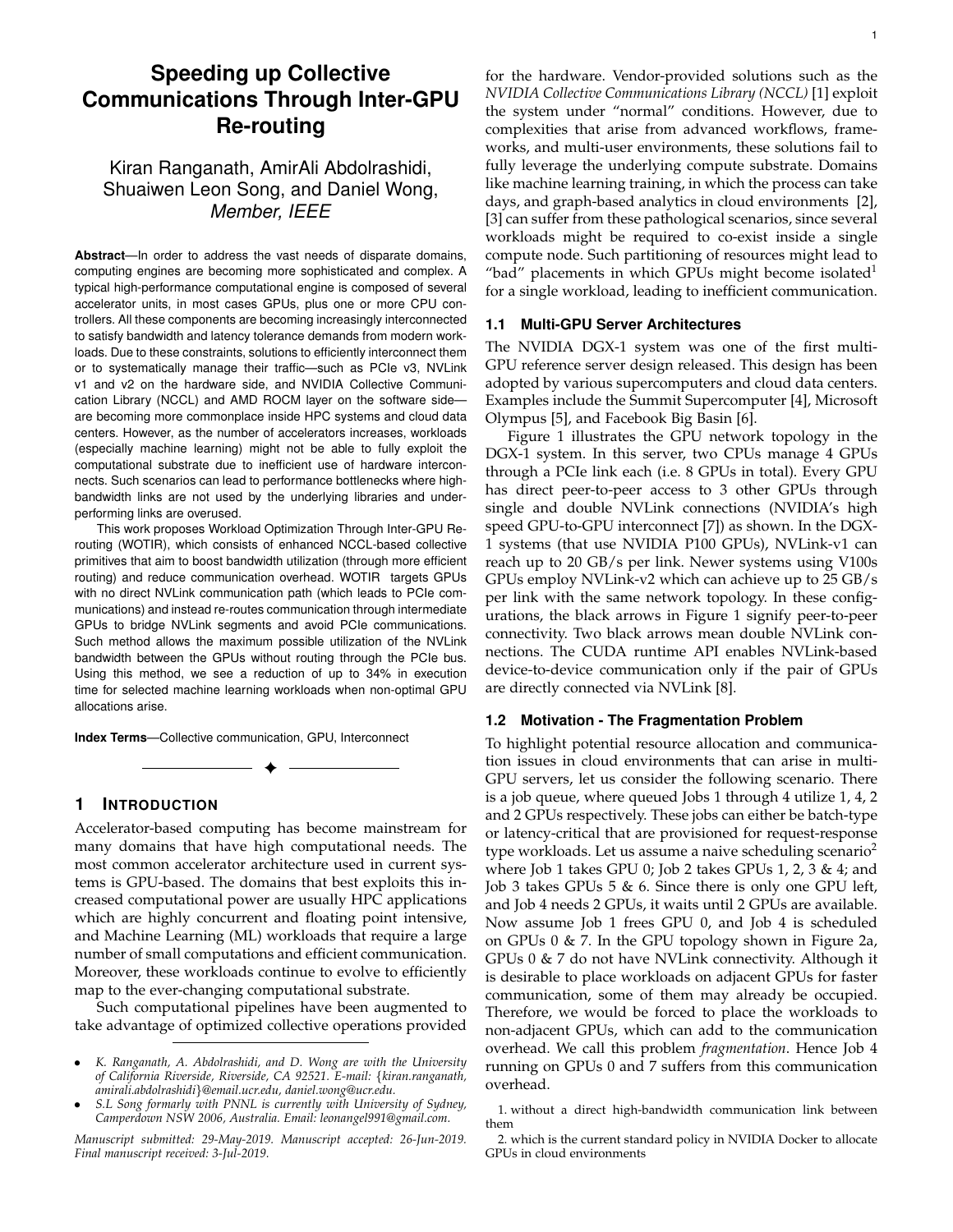

(a) Caffe Training time normalized to NVLink (b) Bandwidth characterization

Fig. 3: Placement effects in GPU-to-GPU communication

#### *1.2.1 Characterizing effect of poor placement*

The effect on the execution time of a non-optimal placement can be seen in Figure 3(a). This figure shows execution times normalized to NVLink, i.e. an optimal placement using GPUs 0 and 1. We observe the execution time using PCIe (GPUs 0 and 7) to be as much as 2x compared to NVLink. To further demonstrate the performance gap between PCIe and NVLink, we present the bandwidth and latency of the memory copy operation in Figures 3(b) and 3(c). The memory copy is performed on contiguous data allocations with sizes ranging from 1 KB to 1 GB. The bandwidth of the memory copy operation saturates NVLink at a little over 22 GB/s and PCIe at 9 GB/s.

# **2 WOTIR**

In order to alleviate the degraded network performance due to poor workload placement within a single node, we propose Workload Optimization Through Inter-GPU Rerouting (WOTIR). In this technique, we augment NCCL to use two-hop NVLink-based routing to circumvent PCIe bottlenecks, thereby improving the overall performance. This work courrently focuses on tolerating GPU fragmentation within a server node. We shall leave the study of clusterlevel GPU fragmentation for future work.

# **2.1 NCCL**

NCCL implements various collective communication patterns using coordinated primitives. These primitives operate on data in the send/receive buffers of the GPU, as well as data in the GPU's memory. The following primitives are used in NCCL— *Copy*: Copy the data in receive buffer to GPU's memory or from GPU's memory to send buffer. *Double Copy*: Copy the data in receive buffer to GPU's memory and send another copy to the next GPU by copying on to send buffer. *Reduce*: Perform an arithmetic or logical reduce operation on data in the receive buffer and a location in GPU memory, and copy the final result in another location in the GPU memory. *Reduce-Copy*: Perform arithmetic or logical reduce operation on data in receive buffer and location in GPU memory and place one copy at a location in its GPU memory and place the second copy onto the send buffer so the data is available to the next GPU.

To facilitate communication, NCCL organizes participating GPUs into *rings*. During the setup of these rings, communication channels (PCIe or NVLink) are enabled as shown in Figure 2b. These channels assist data movement among participating GPUs through primitive operations.

# **2.2 NVLink Routing**

In WOTIR, we implemented a *route-GPU* to transport data without using PCIe. During initialization, we perform a static lookup of the topology matrix to determine the ideal route for GPUs without a direct NVLink connection. Between any two non-NVLink connected GPUs, there exist two possible router GPUs. For example, between GPU 2 and 7, possible routing GPU candidates are 3 and 6. In our current implementation, we naively select the GPU that would complete a NVLink-only ring.

After identifying a GPU as a *route-GPU*, we launch a route kernel on a single warp to facilitate the data movement. This kernel performs a new primitive called *forward*. In this primitive, data is directly transferred from the receive buffer to the send buffer. Unlike existing NCCL primitives, the forward primitive does not require the route GPU to have data buffers in the GPU's memory, only the send/receive buffer of the NCCL communication rings. In order to synchronize the coordination of data transfers in the collective operation, the routing GPU will also have to insert itself into the flagging mechanism that currently exist in NCCL rings.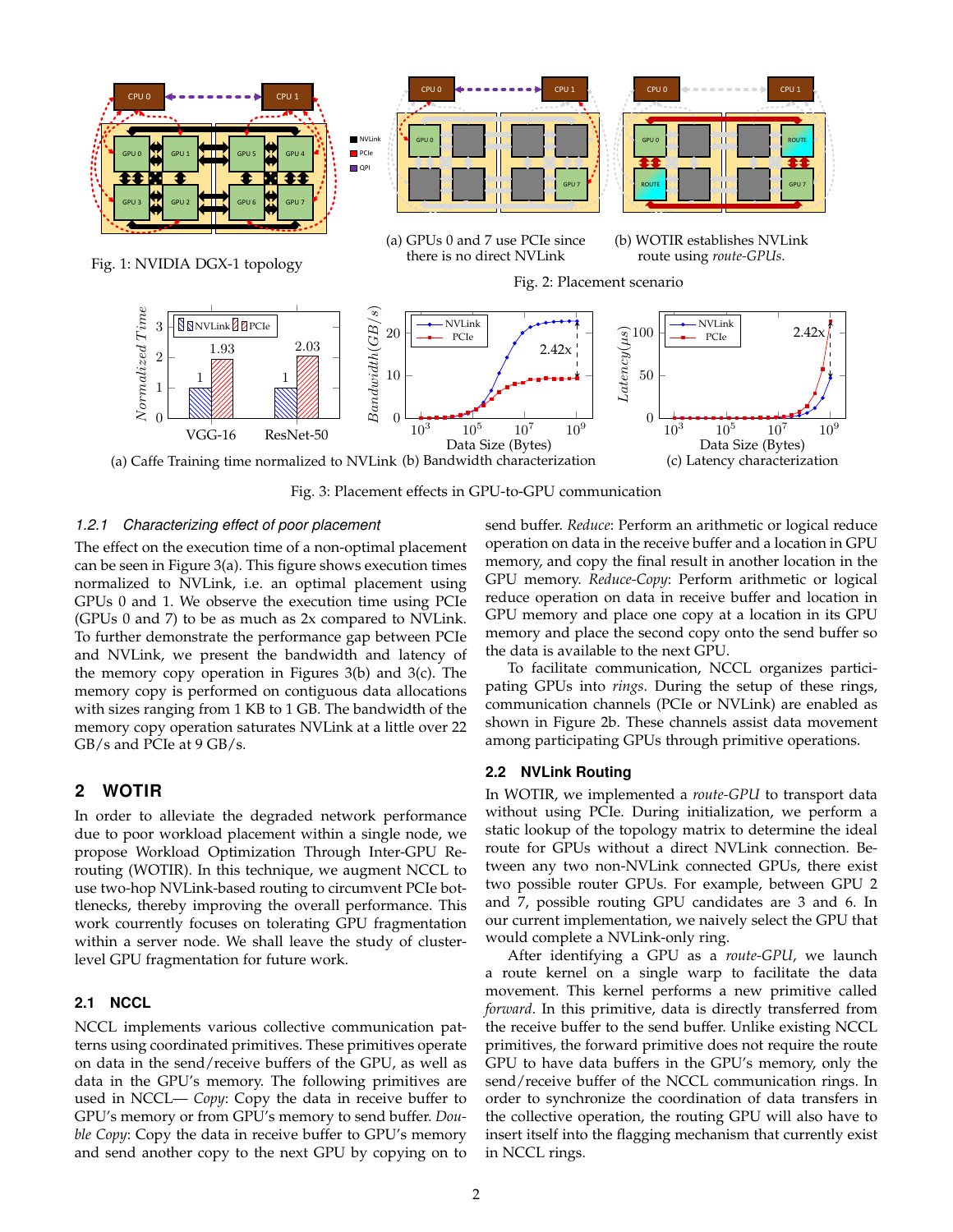The route kernel persists until the job is complete. Since WOTIR maintains NCCL's APIs, no change is required by the application to benefit from NVLink routing.

To illustrate the functionality of WOTIR we present the following illustration. For example, if GPUs  $0 \& 7$  were assigned for the application as depicted in Figure 2a, the communication between 0 & 7 would take place via PCIe bus due to a lack of NVLink connection between them. However, with WOTIR, GPUs 3 & 4 are assigned as *route-GPUs* as shown in Figure 2b, and data is forwarded through NVLink, eliminating the need for PCIe.

#### **3 EVALUATION**

We perform our evaluation on NVIDIA DGX-1 V-100 system with 8 V-100 GPUs with global memory of 16 GB each. We evaluate our work at two levels: memory copy performance, and execution time improvement.

#### **3.1 Memory Copy Performance**

To demonstrate the benefit of WOTIR, we repeat the memory copy experiment leveraging our framework, and present the results in Figure 4. This figure shows the latency and bandwidth transferring data between 2 GPUs using NVLink, PCIe, and WOTIR. The peak bandwidth achieved in WOTIR is nearly 18 GB/s which is 2x peak bandwidth achievable in the same combination of GPUs  $(0 \& 7)$  with PCIe. WOTIR does however exhibits poor bandwidth utilization for smaller data transfer sizes due to NVLink overheads, a phenomenon showcased in [9]. This degradation could be avoided by extending WOTIR to employ an adaptive communication strategy to ensure performance to be at least equal to PCIe but not worse.

#### **3.2 Machine Learning Workloads**

One prominent use of multi-GPU environments is Machine Learning (ML). Several ML frameworks have been designed to leverage multiple GPUs including Caffe, TensorFlow, and PyTorch. We demonstrate WOTIR using Caffe, an opensource deep learning framework which can be accelerated with GPUs. We train 4 ML models—AlexNet [10], VGG-16 [11], ResNet-50 [12], and GoogleNet [13] since these models are some of the most heavily used in deep learning. We measure the execution time of training for *max iterations=10,000* on GPU combinations with NVLink, PCIe, and WOTIR.

Figures 5 and 6 showcase execution times compared to PCIe and NVLink respectively. In Figure 5, we see that WOTIR reduced the execution time by 34% in VGG-16 compared to PCIe. It is also noteworthy that in AlexNet, WOTIR performs better than NVLink. While the deviceto-device communication is large enough to utilize the full bandwidth enable by WOTIR, the majority of the communication is host-to-device. This is an artifact of AlexNet's interlayer communication prevalent during training. By using two GPUs managed by two separate CPUs, we effectively parallelize the host-to-device communication.

In Figure 6, we observe an increase in execution time due to PCIe overheads. The increase is around 10% for AlexNet and GoogleNet, whereas in VGG-16 and ResNet-50, the PCIe overheads increase the execution times up to 120%. Hence we see that VGG-16 and Resnet-50 are the biggest beneficiaries of WOTIR in our evaluation.

#### **3.3 Interference on route-GPU**

To analyze the interference of the routing operation on workloads running on the router GPU, we use Babel-Stream [14] to stress GPU memory bandwidth while performing a multiple memory copies of 1 KB to 1 GB. We ran 1000 iterations of BabelStream to account for experimental variations and present the measured distribution in Table 1. Each timing represents one iteration of BabelStream which stresses the memory bandwidth by performing a copy operation of 16 GB to the global device memory. We observed that for the majority of the case, memory bandwidth interference on the route GPU is minimal. We only observe interference for a minority of copies at the tail. Further work to investigate how to reduce routing operation overhead is warranted. Overall, we observed negligible computational overhead because the routing operation only requires one warp out of the entire GPU.

TABLE 1: Distribution of BabelStream turnaround time observed during 1000 iterations of Interference Analysis

|             | Min   | 25th% | Median | 75th% | 95th% | Max    |
|-------------|-------|-------|--------|-------|-------|--------|
| State       | (ms)  | (ms)  | (ms)   | (ms)  | (ms)  | (ms)   |
| w/o Routing | 2.033 | 2.034 | 2.035  | 2.036 | 2.040 | 3.140  |
| w/Routing   | 2.034 | 2.035 | 2.036  | 2.053 | 5.674 | 11.459 |

# **4 RELATED WORKS**

Multi-GPU clusters are increasingly being used for many large-scale applications at a rapid rate, including deep learning and high-performance computing [9], [15]. Recently there have been novel attempts to improve the workload placement and inter-GPU communication and network topology.

[16] propose Blink, a set of tree-based broadcast collective communication primitives for multiple GPUs. [17] have addressed the effect of the topology of GPU networks within a node on the performance, and propose a topology-aware GPU assignment to MPI tasks to improve the communication and performance. [18] present ADAPT, an Open MPIbased collective communication framework which uses a topology-aware communication tree to improve collective operations and maximize the number of communications across the systems at any time. [19] introduce Gandiva, a cluster-scheduling framework for deep learning across multiple GPU clusters. However, the problem of slower PCIe communication remains in these works, which can exacerbate the performance. Our paper addresses and resolves this issue using router GPUs to forward data among the devices.

Gandiva also proposed migration of jobs to GPUs that are freed while the job is running. Since the scheduler constantly checks on GPUs to be freed, the communication problem persists until the job is potentially migrated. Moreover, as mentioned in [20], [21], [22], preemption and migration of GPU kernels have a significant cost. Furthermore, migration policies require GPUs to be more dependent on CPUs to constantly monitor the availability of a better allocation for the running jobs. In contrast, our proposed technique has the potential to provide near-optimal communication performance without the need for migration or preemption.